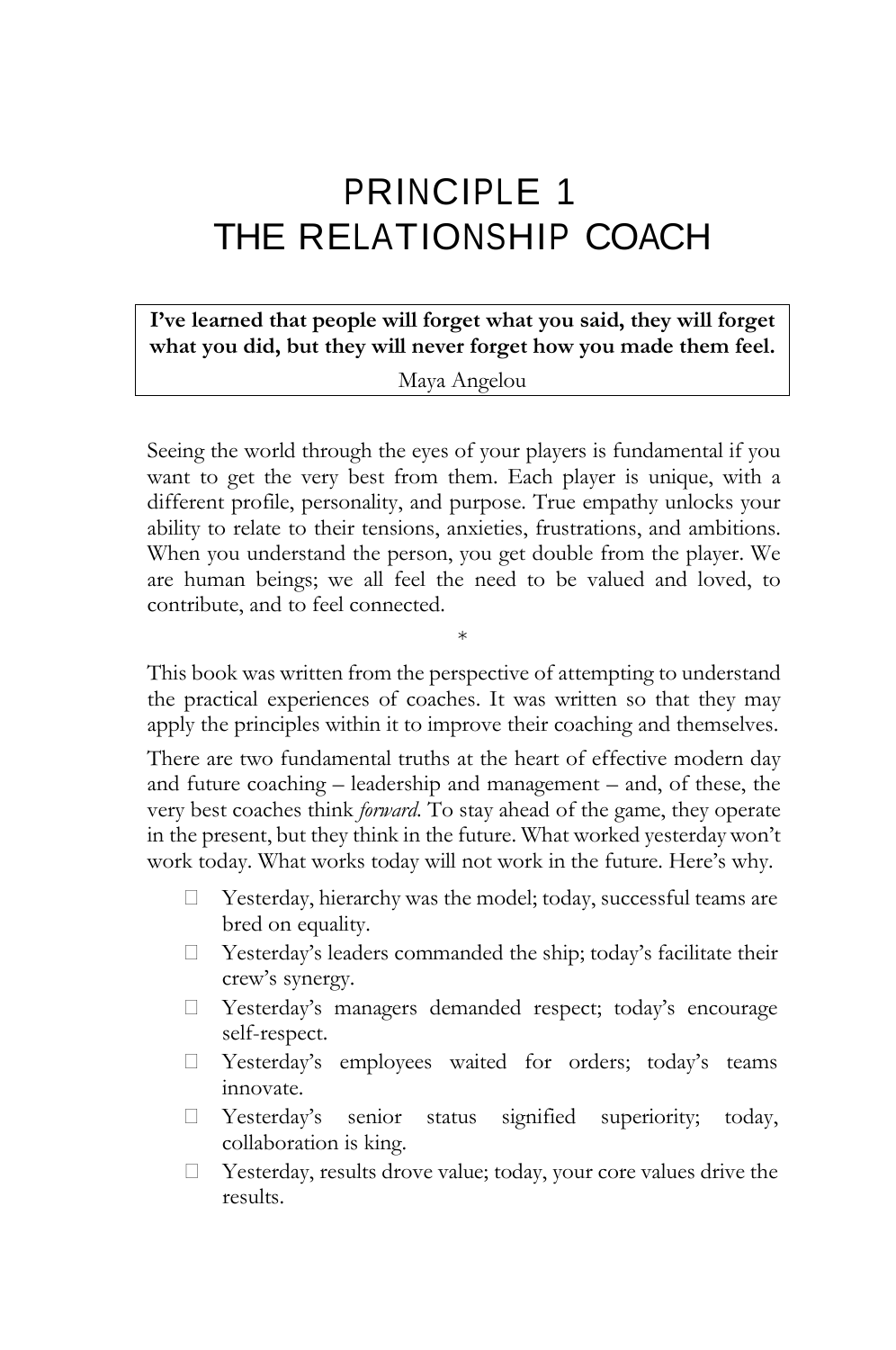Yesterday's leaders commanded control. Tomorrow's leaders must inspire and empower.

And nowhere do you see these things more than when working with your players.

Let's explore this in more detail.

Dictatorial leadership is dying. High-performance engagement and training in the modern football world is based on effective negotiation underpinned by an appreciation for human personality and motivational values.

The coach of the future is not an X's and O's strategist (though this is, of course, a non-negotiable foundation), they are a developer of people, and will require an unparalleled knowledge and appreciation for the nature of human development. This is true for coaches working with players at all levels of the game, from the grassroots community and academy to the senior professional and international stage.

The stupid footballer is dead. The availability of information through the internet means that players (like people) don't blindly follow anyone, anywhere, anymore. They learn and gain knowledge independently. Accordingly, the leaders who only know how to dictate will die.

### The Winning Mind and The Relationship Coach

The future coach is a coach who recognises the importance of building psychological confidence through task clarity and emotional connection. Creating effective winning relationships with players is, as research teaches us, a unique blend of affection and authority.

#### **People don't care how much you know until they know how much you care.**

Theodore Roosevelt

In 2009, educational research from professors Judy Dunn and Richard Layard presented some key findings associated with creating effective learning environments. They surveyed more than 25,000 children from schools in the UK, in order to address the question "*What makes the most effective teaching style*?"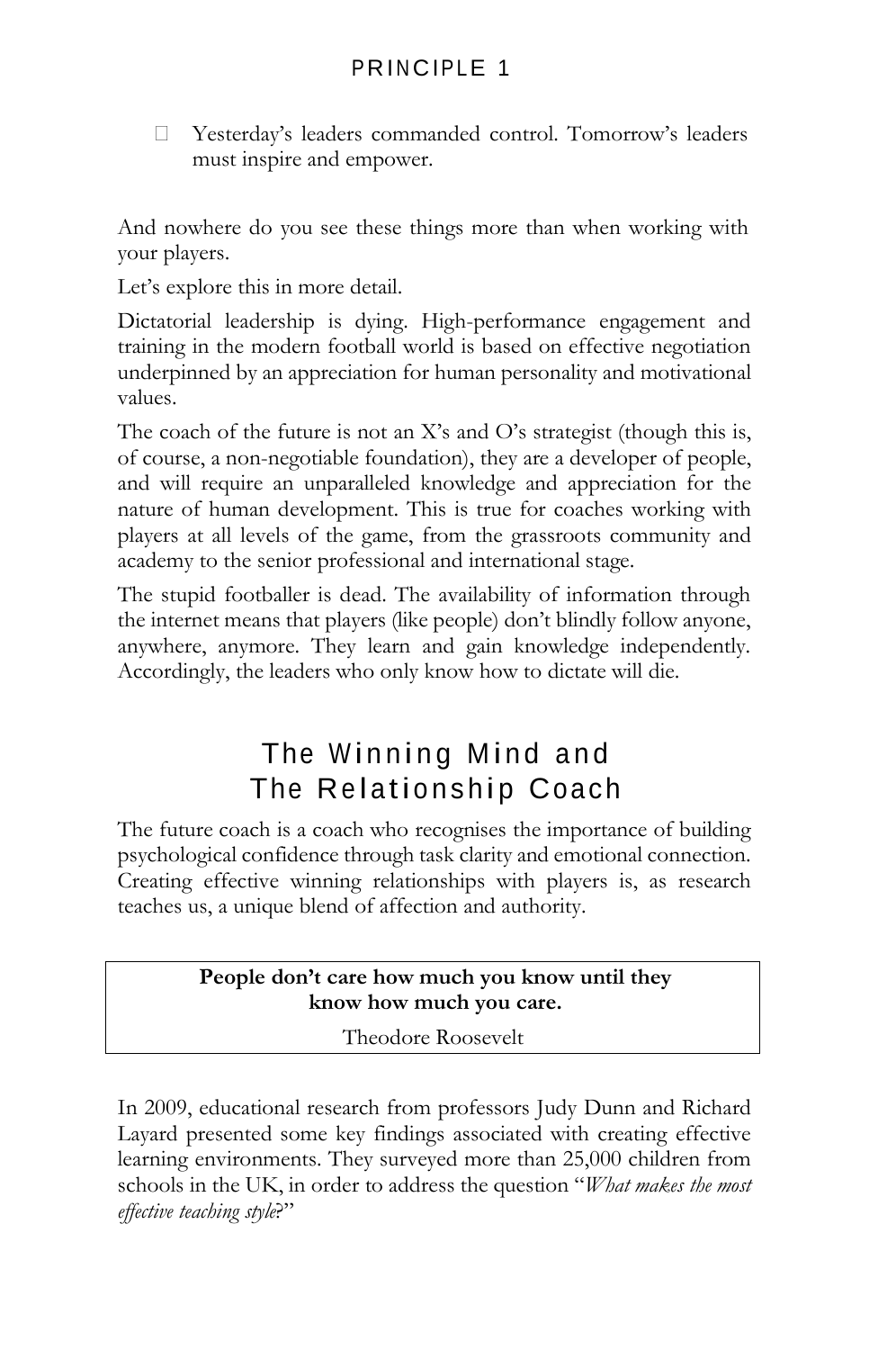Ultimately, they found two factors that defined the effectiveness of each teacher. The first they labelled *control*, a characteristic that reflected the ability of the teacher to maintain order and task progression within the learning environment (e.g., keeping students' behaviour in-check and on task). The second was *warmth.* This quality reflected the level of affection and positive energy the teachers elicited whilst teaching, typified by inter- and intra-personal qualities and characteristics.

From these two factors, four main teaching styles were categorised and rated for their corresponding effectiveness within the learning environment. The first style was labelled as *Militant.* This type of teacher has complete control in the environment, dictating with precision and power. Students corresponded with compliance and clear nonnegotiables in terms of behaviour were established and corrected immediately. High in control, but low in warmth, this type of teaching style was effective but not found to be optimal. Although task compliance was very high, students did not always feel they could ask questions relating to the task as they felt afraid or nervous about asking a 'stupid question' or feeling negatively judged by their teacher.

The second teaching style highlighted was *Neglectful.* This type of teacher – low in *control* and low in *warmth* – created an unstructured learning environment in which the students did not feel cared for.

The third teaching style identified in this ground-breaking educational research was labelled as *Permissive.* Typified by high levels of *warmth*, students loved having fun in the classroom, but whenever the teacher needed to take control or move the lesson forward, they struggled. Locked in a perilous fight to shape the structure of the lesson, students became unruly and unfocused.

The fourth and final teaching style that was identified, unequivocally, as the most effective was labelled *authoritative.* Layard and Dunn found that the central components of an effective learning environment was one where the teacher had complete *control* with a clear demonstration of *warmth.* Students knew what they had to do and also felt cared for enough to ask questions, make mistakes, and be secure with the teacher's trust. An *authoritative* teacher has sound subject knowledge and understanding backed up by a range of human relationship skills which builds emotional connection and psychological confidence.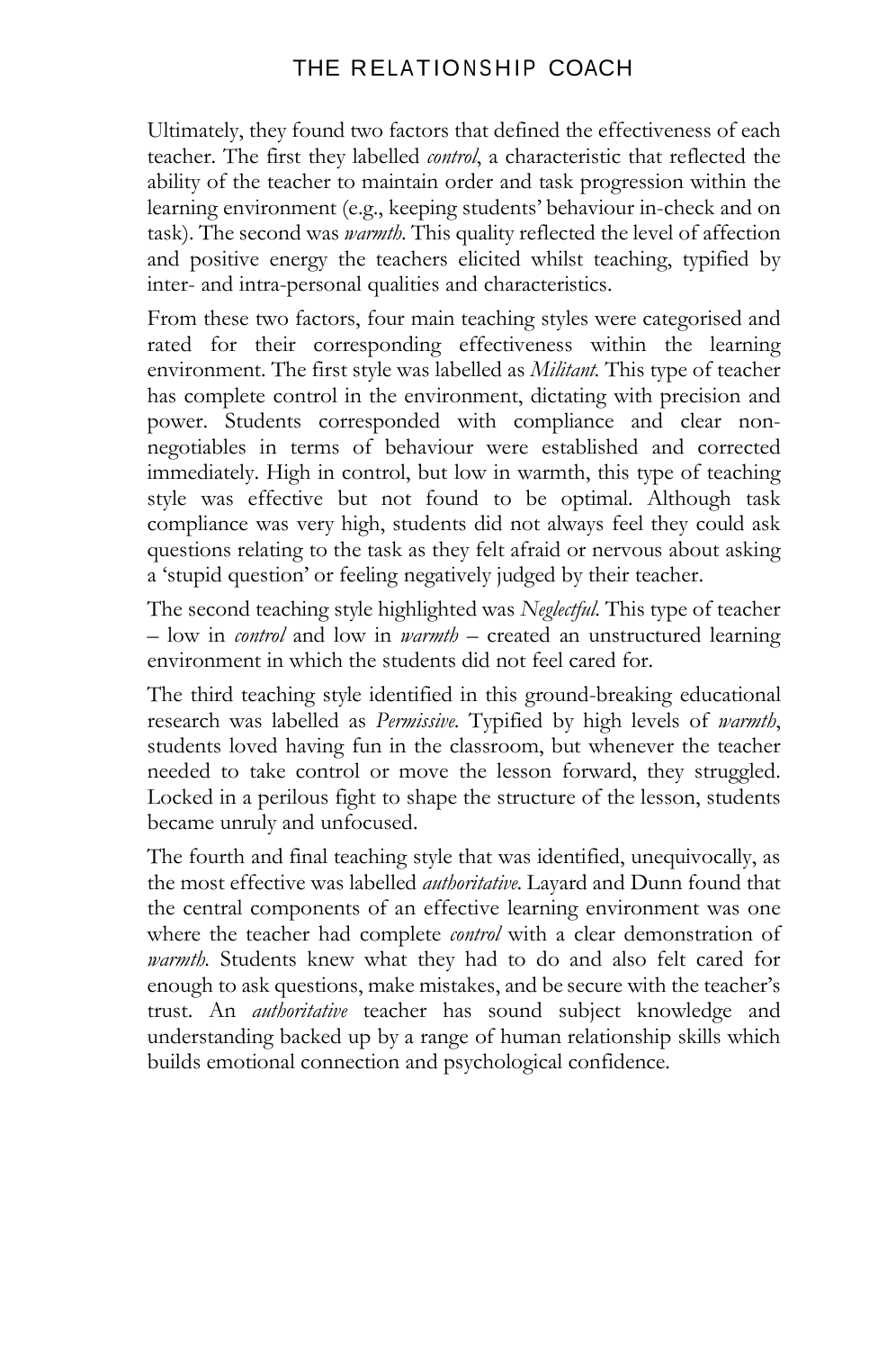*The Control Warmth Matrix*



When considering these fundamental teaching/leadership qualities, and the influence they elicit in the classroom learning environment, it becomes apparent that we can apply them in coaching. After all, great coaches are great teachers.

| Educating the mind without educating the heart is<br>no education at all. |  |
|---------------------------------------------------------------------------|--|
| Aristotle                                                                 |  |

A coach's great privilege is to realise that they are more than the tactics, strategies, and systems they create to execute a winning game plan, although these are, of course, paramount. In recognising the importance of building healthy positive relationships to create winning attitudes, coaches gain the opportunity to become much more than an expert in strategy. They gain a capacity to enrich the hearts and minds of their players, assisting them in transforming previous levels of performance. They foster the mental, emotional, and social qualities required to create the winning player and – more importantly – person of the future.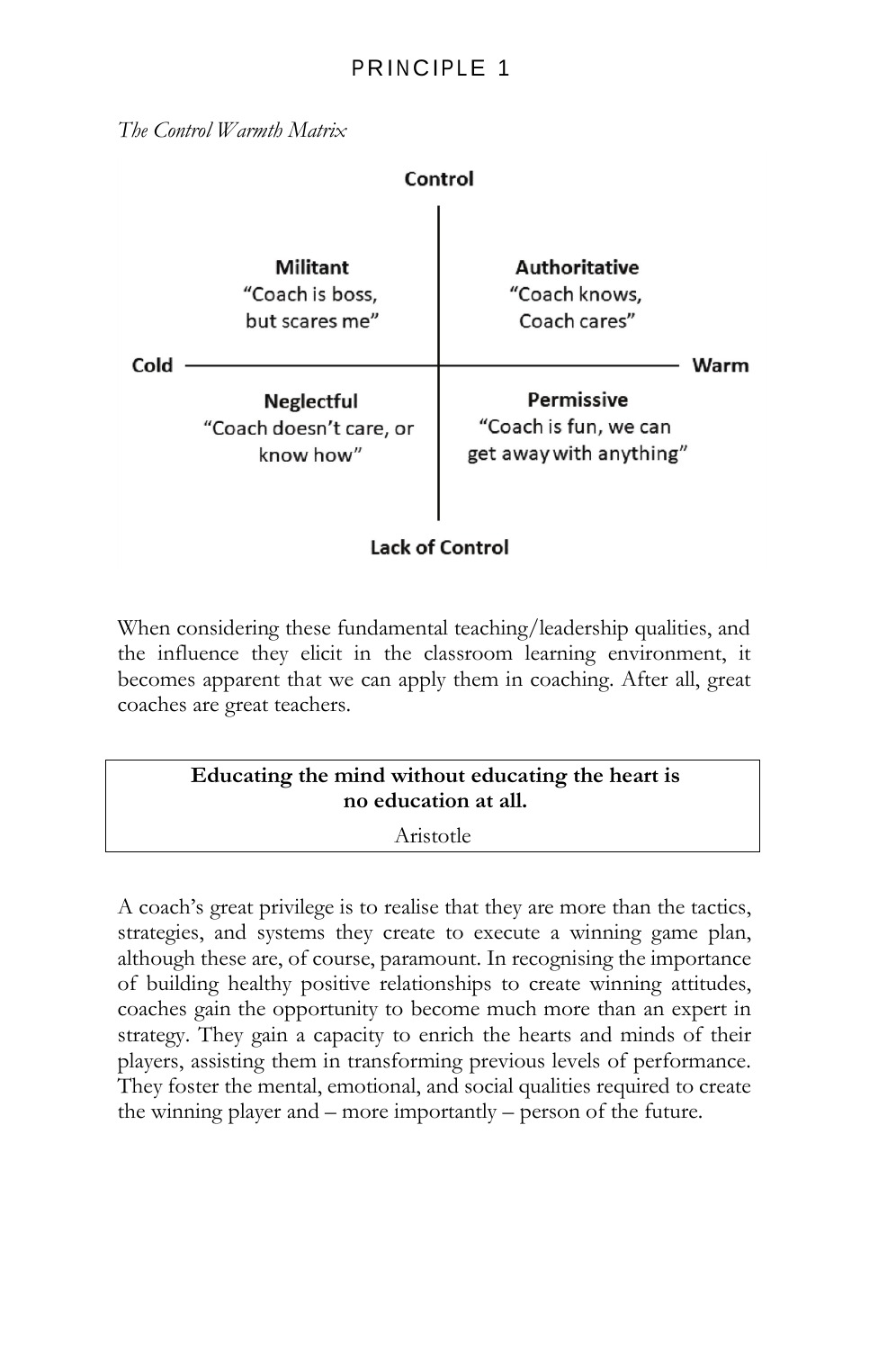### Inside Out Coaching

In his brilliant and profound book *Inside Out Coaching – How Sports Can Transform Lives*, author Joe Ehrmann, an ex-All-American and NFL championship defensive lineman, articulates the difference between two kinds of coaches: transactional and transformational.

According to Joe, most coaches fail to recognise the true power of their platform to help, teach, coach, and inspire their athletes to live happier more empowered lives. This type of coach is transactional. This type of coach uses their players as a ticket to validate their own personal needs of self-importance, status, and identity. A transactional coach uses their power and influence to manipulate players in order to exert dominance, driven by an unfulfilled need to feel superior. Whilst this type of coach can sometimes be successful in terms of competitive outcomes, their achievements are often short-lived and unsustainable, normally due to an inability to get out of the way of their own egos as well as failures in nurturing human relationships.

I remember a coach at a professional academy who was known for 'over-coaching'. Each 90-minute session was taken up with countless coach interventions and mini-lectures. At each staff event, this coach took the time to persuade other coaches that he was the reason for a specific win or a player's improvement. One evening, the Academy manager decided to make some coach observations and offer some constructive feedback. Having watched the coach in question, he noted that the players were stood still for 57 minutes out of the 90. The Academy manager handed the coach his feedback form with the following phrase underlined in bold: "Remember who you're there for." Later, he explained to him that coaches who coach for themselves end up losing their players.

The transformational coach, by comparison, uses their platform to unleash the power and potential of their players by appealing to their sense of self-worth and value to the world. Transformational coaches possess the ability to place their players' needs above their own, becoming what Joe calls '*Inside Out Coaches'.* Operating from a drive to create empathy, connection, and guidance, inside out coaches work to build a sense of inner purpose, value, and inner self-worth in their players. Joe offers the following tips on how to become a *transformational* coach:

- $\Box$  Put yourself in your players' shoes and ask what they need first.
- $\Box$  Reflect back on your own experiences of success and failure and ask how these experiences have had an impact on you as a coach.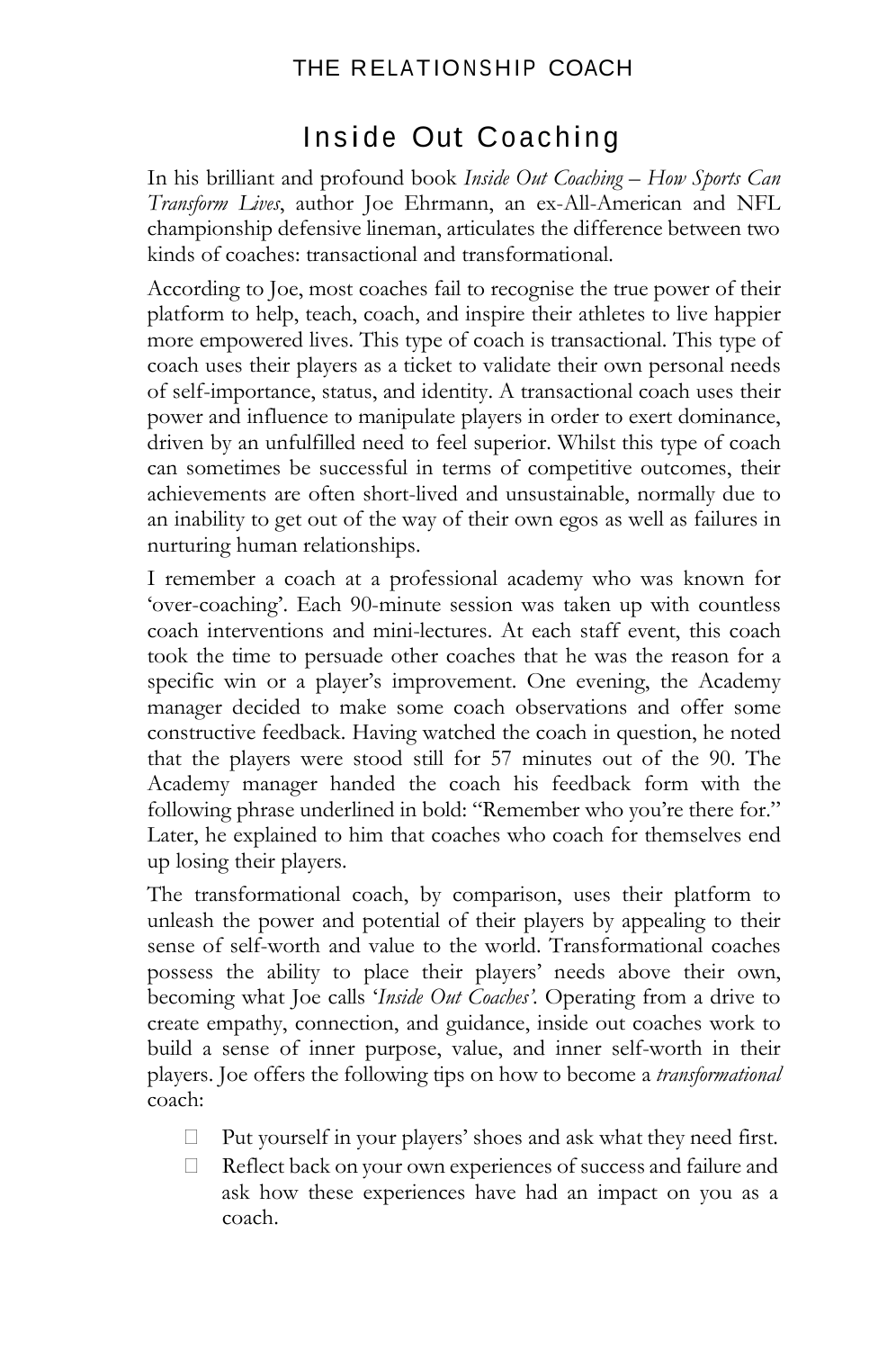- □ Place your players' needs above your own.
- Recognise the power of your influence as a role model to positively shape a young person's life, forever.
- $\Box$  Ask yourself these questions:
	- o *Why* do I coach?
	- o *How* does it feel to be coached by me?
	- o *Why* do I coach the way I coach?

Coaches who understand their own world, and who can make sense of their lives, maximise their chances to impact the lives of the young people around them positively. Tracing back the unfulfilled needs they have as athletes gives them the best opportunity to transcend their own search for personal validation through their players. Unshackled from their own insecurity, an inside out coach infuses the spirit of inspiration and love that goes far beyond winning and losing.

### The Human Being

Successful high-performance cultures and environments are based on the effective art of negotiation and an understanding of human needs. Every player has become a brand in their own right at the highest level. The future player will be like managing a limited company, and an appreciation of individual needs will be critical. Technology and financial freedom brings an independence of thought in society and understanding the human elements of each person in the team (to maximise their potential and 'talent') will be paramount. Team aims and objectives must be central but connected to the personal agendas of each player.

### What are Leadership and Management?

### **Only by knowing yourself can you become an effective leader.** Vince Lombardi

There are many different interpretations of leadership and management. It has been suggested that "Management is more about *what* and Leadership is more concerned with *how* you do." Mark Proctor.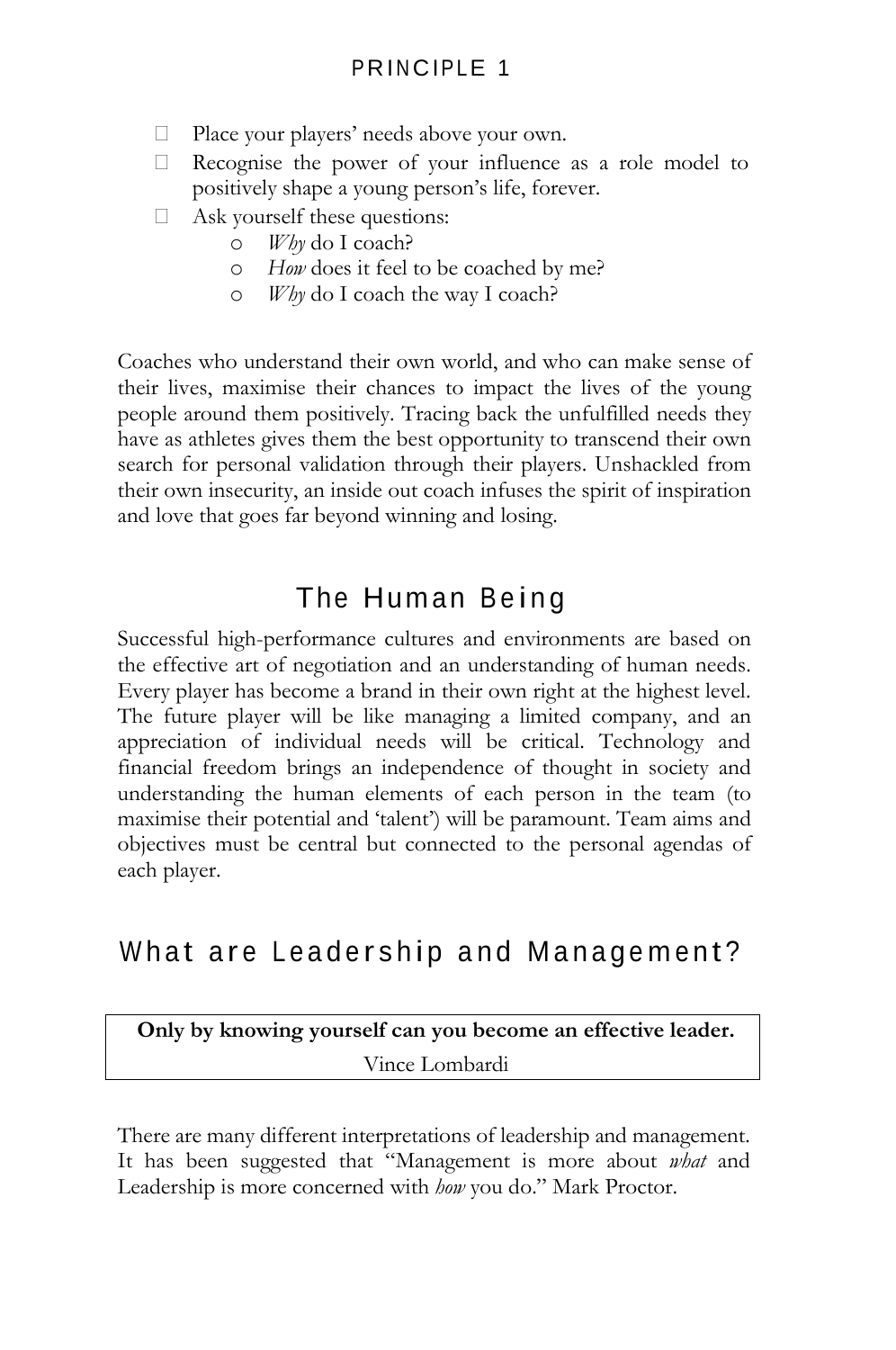Without a doubt, the great coaches of the past have taught us over and over again that only through knowing yourself, and having a solid understanding of your own personal values, can you develop character and integrity. Through *being* the example, a true leader unconsciously transfers their character and signposts their integrity.

The effective leader creates the right environment for the best behaviours to occur and evolve based on their key values. This is important when we think about the implications and changes required to meet the identified future needs of the coach's changing leadership, and management landscape.

**Advances in information technology, communication and multicultural diversity create for a world that is faster and more connected than ever before. Consequently, we must become familiar with these changes if we are to capitalise on our future.**

Jeanne Brett, Kristin Behfar and Mary Kern

So, what does the future look like? What traits must the successful future leader have?

**Telecommunications progressed from telegraph to telephone, from copper wires to fiber-optics, from analog to digital, from wireless to satellite. I believe the industry will change more in the next five to 10 years than it has in the last 50.**

Mary Barra, Chairman and CEO of GM

The future will be faster, and people will be able to gather information from multiple sources rapidly. By 2025, it is predicted that 95% of children from eight years of age, and above, will have their own handheld telecommunications device. This will influence modes of communication and coaching strategies and change the very nature of social interaction.

Leaders of the future will need to empower players to self-manage and become better equipped at facilitative capabilities. The new era of tomorrow's coaching world will require coaches to foster and support creative independence. Independence of thought, decision making, and action. The new successful performance culture of the future will witness a power shift from coach-led player support, to player-led coach support.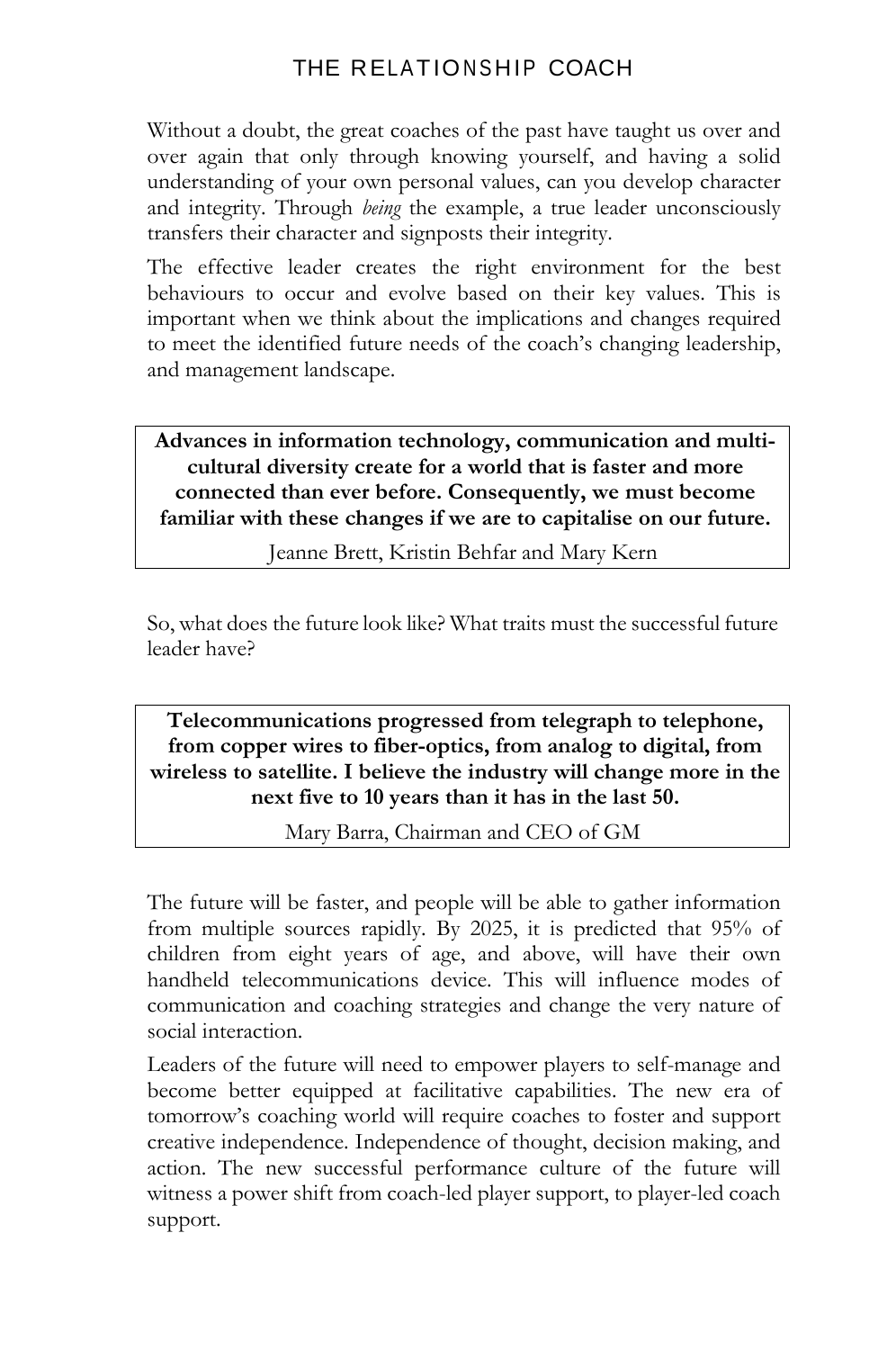The successful coach of the future will:

- 1. Understand and integrate technology to engage, stimulate, and retain attention.
- 2. Create deep and meaningful relationships with players based on authentic trust.
- 3. Facilitate coaching practice by creating independent, cocreated decision-making opportunities.

The future coach must possess an ability to learn fast and apply knowledge from multiple sources. They must have a strong sense of leadership but retain an openness for new knowledge and be prepared at any moment to change in favour of an improved way of working. Above all else, they must be mindful of the multi-disciplinary nature of high performance and consider themselves both a master and a student in the same breath.

Leadership and management are about knowing yourself inside out. Although times change, the principles of success don't. Being unselfish, curious, hardworking and humble are admirable qualities that have caused me to engage with, and follow, the leaders who have guided my own career. As well as sticking to these principles, we must always question the norm to find new ways of doing things better. We must keep wanting to improve, all the time.

The future coach must be able to work across multiple disciplines, and become a reader and enthusiast for the expertise that enables learning, growth, and improvement. Technological advances will mean that the future high-performance environment will be data rich. Analysis of that data and intelligent selection will play a huge role in creating and sustaining a successful culture and environment.

We already live in a world where we receive things instantaneously. The way we communicate via our handheld devices allows us to send and receive information straightaway. That changes the way people think, act and behave. The support resources surrounding the players now are on the verge of being overwhelming. We are in danger of being the most over-resourced yet under-resourceful generation. The leader of the future will need to be an outstanding *curator* of the many resources available to maximise potential, efficiency, and development – both at staff and player levels.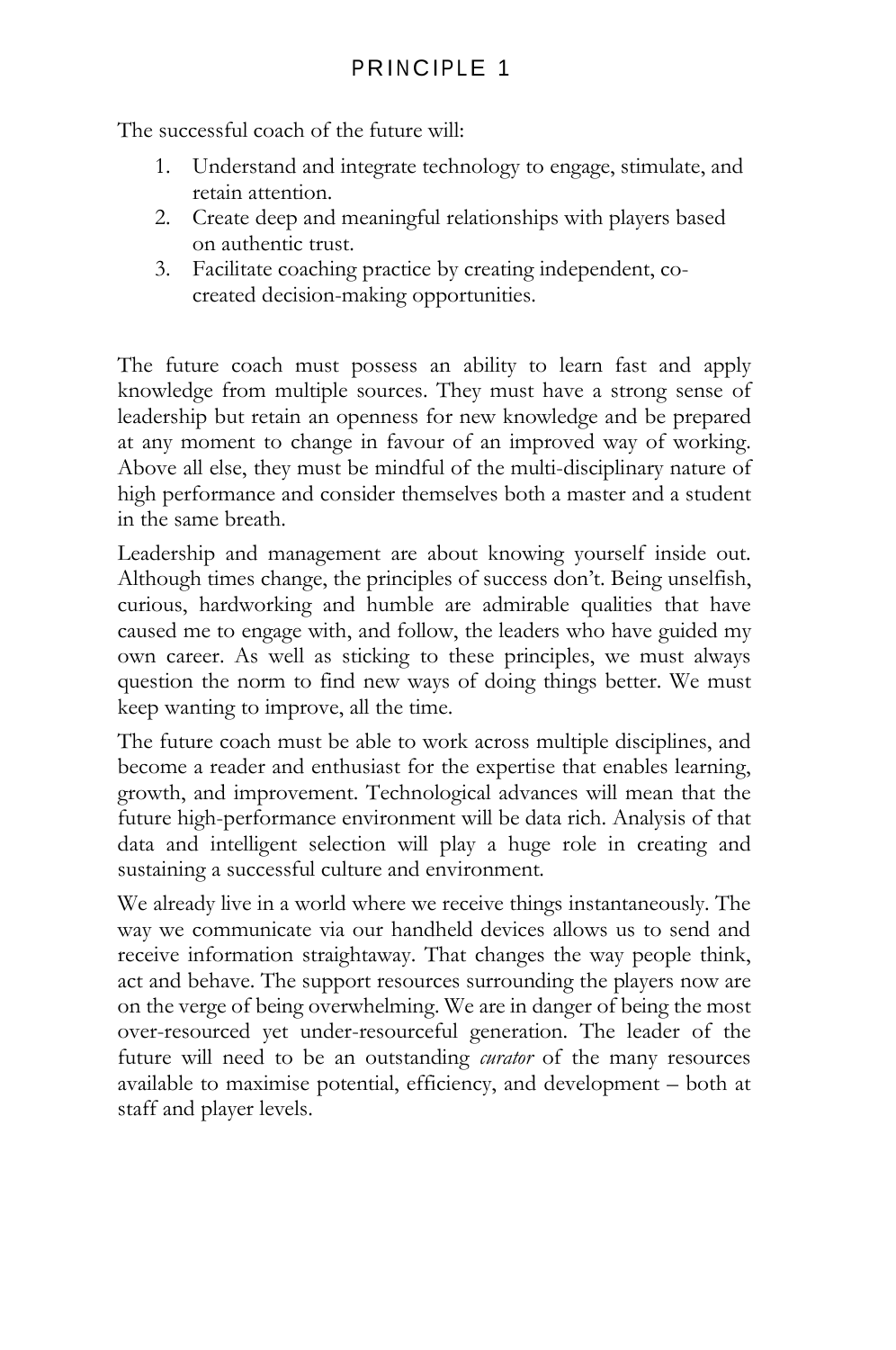#### **We live in an age of instant gratification and that is only going to get faster. We must evolve with the modern modes of communication but retain the stoic moral values of our heritage and tradition.**

Dan Ashworth, Director of Elite Development, The English Football Association

Effectively utilizing the abundance of resources at a technological, data, and staffing level requires a clear and prioritized understanding of your players' immediate, short- and long-term needs. For instance, the endless match analysis data presented pre, during, and after a match can swamp any player. Knowing what you want to measure, when, and why, is as important as how much of it is delivered.

Arsène Wenger, Manager of Arsenal FC, is well known for his beliefs about a coach's ability to deliver concise information at the right times. For example, at half-time he will only focus on three points in possession and three points when out of possession so as to avoid information overload. He does this to appeal to the players' needs in the context of the situation.

Knowing his players, the emotions at that time, and the short window to communicate key messages, Wenger is able to adapt his management style to cater to his players' needs. As a coach, he has selected key information presented by his analysts, digested it himself, and publically communicated the relevant messages to the team in a language and tone that fits the context and the culture.

Whilst a coach communicates with his team publically, they are also aware that connecting with individuals before and afterwards can be as valuable as the group message. Some players need a quiet one-to-one to clarify information and boost confidence, others need to be left alone to self-manage. Some need a kick up the backside, and others require a pat on the back. What's most important here is that, as the coach, you have a very good understanding about what works for each of them. This understanding is only gained through time, patience, and the creation of opportunities for constant communication.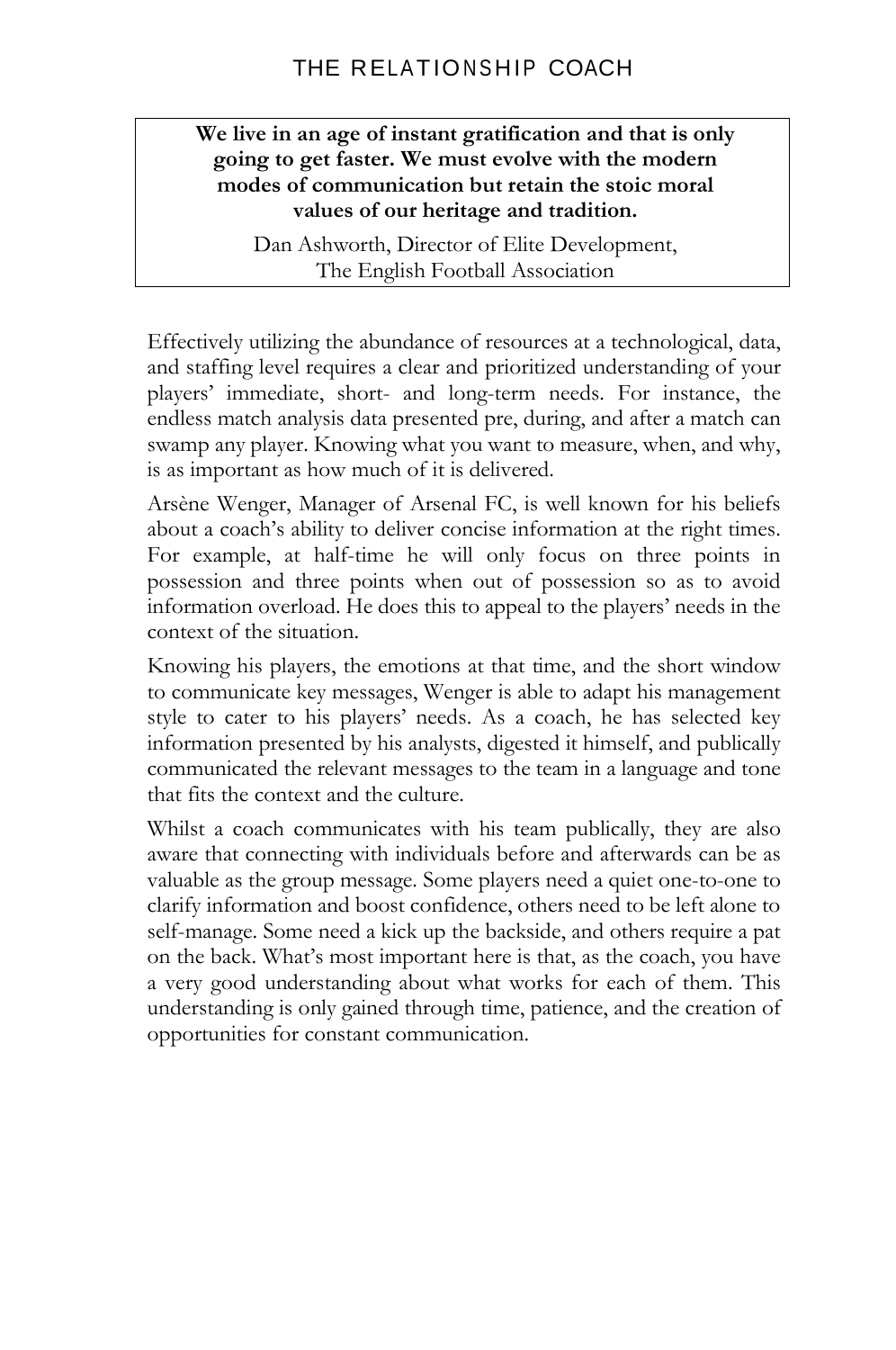### Specific actions

A central theme running through this book is empathy and understanding. As a coach, see the world through the eyes of your players. Understand the challenges each player is facing. We will re-visit a multitude of exercises, similar in nature, to emphasise and reinforce alternative methods of achieving particular traits and underlining their importance for coaches as a cornerstone in their players' development.

### **Open the door**

Every player needs to know that there is always an opportunity (should they need it) to come and speak with their coach. When players are young, this also goes for parents. Reassurance is like medicine and sometimes just knowing the door is open provides a sense of security and connection.

### **One-to-one player meeting**

Create an opportunity to invite a player to meet with you privately.

Take the time to get to know something about them that you didn't know before. This could be where they live or where they were born, which team they support, or their favourite player in the world. The simpler the better.

### **Share something of yourself**

Effective relationships are built on trust. Make sure the player leaves you having learned something about you too. This will ensure that they feel they know you a little better. This could be a favourite musician, food, or family fact.

### **Co-create the goal**

Know your players' ambitions and motivations to achieve their goals. This is the essence of seeing the world through their eyes. Create development goals *together* rather than imposing them.

### **The player profile**

Take the time to build a performance profile in which the technical, tactical, physical, and mental traits required to succeed are logged. These traits should be the ones the player (and you as coach) believe are needed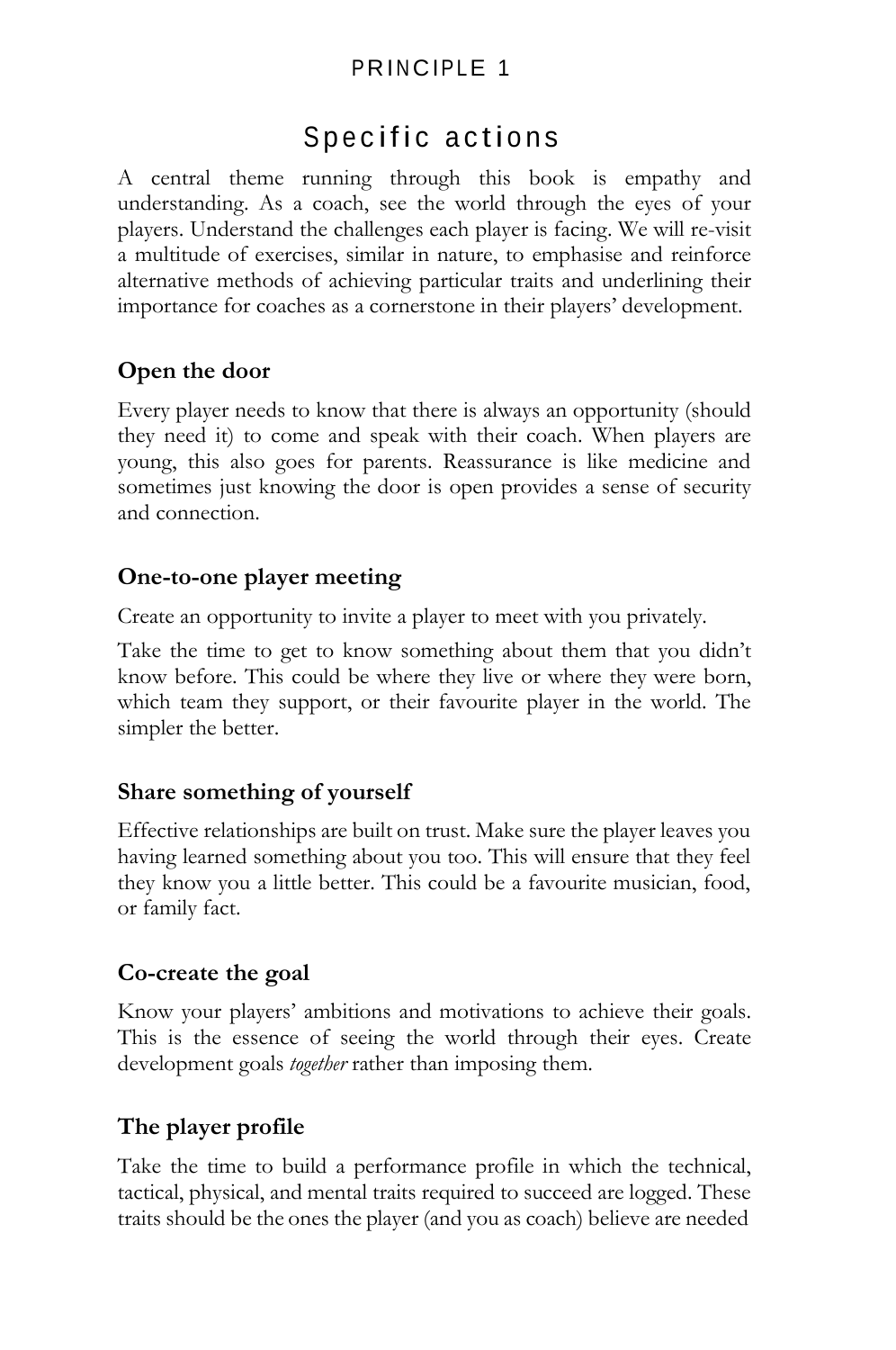to be the very best in their position. This will help you build the player's job description and offer a vital tool for measurement and accountability.

Ensure that the player takes ownership (under your guidance) to list their traits and set their goals.

For example, a striker may label:

- Physical: Strength to hold defenders off, Acceleration to break away from defenders.
- □ Technical: Close range finishing one-on-one.
- $\Box$  Tactical: How to play as a 'false 9' in a 4-3-3.
- Mental: Staying confident after missing key opportunities.
- Emotional: Staying calm and composed in 1 v1 situations.
- $\Box$  Social: Speak at the team meeting and offer opinions.
- Personal: Create time for my family, call mum and dad once a week!
- Lifestyle: Ensure I'm in bed before 11 pm each night. Replace nutritional plan every week.

### **The Player Performance Profile**

The player performance profile is a tool to measure, manage, and monitor specific traits required to succeed in each position. It is a collaborative method for facilitating performance development and improvement.

The profile can be used to both write and record performance goals in each category, and track progress over time. There is an sample blank profile, below.

Under the category of "Emotional", for example, the coach and player can assess player components such as:

- $\Box$  The ability to stay composed under pressure.
- $\Box$  Energy to motivate himself/herself.
- Remaining calm in conflict.

When making an assessment:

- 1. Coaches ask their player: "Where do you think you are now, between 0 and 10?"
- 2. Coaches then offer their own assessment of the player: "This is where I think you are."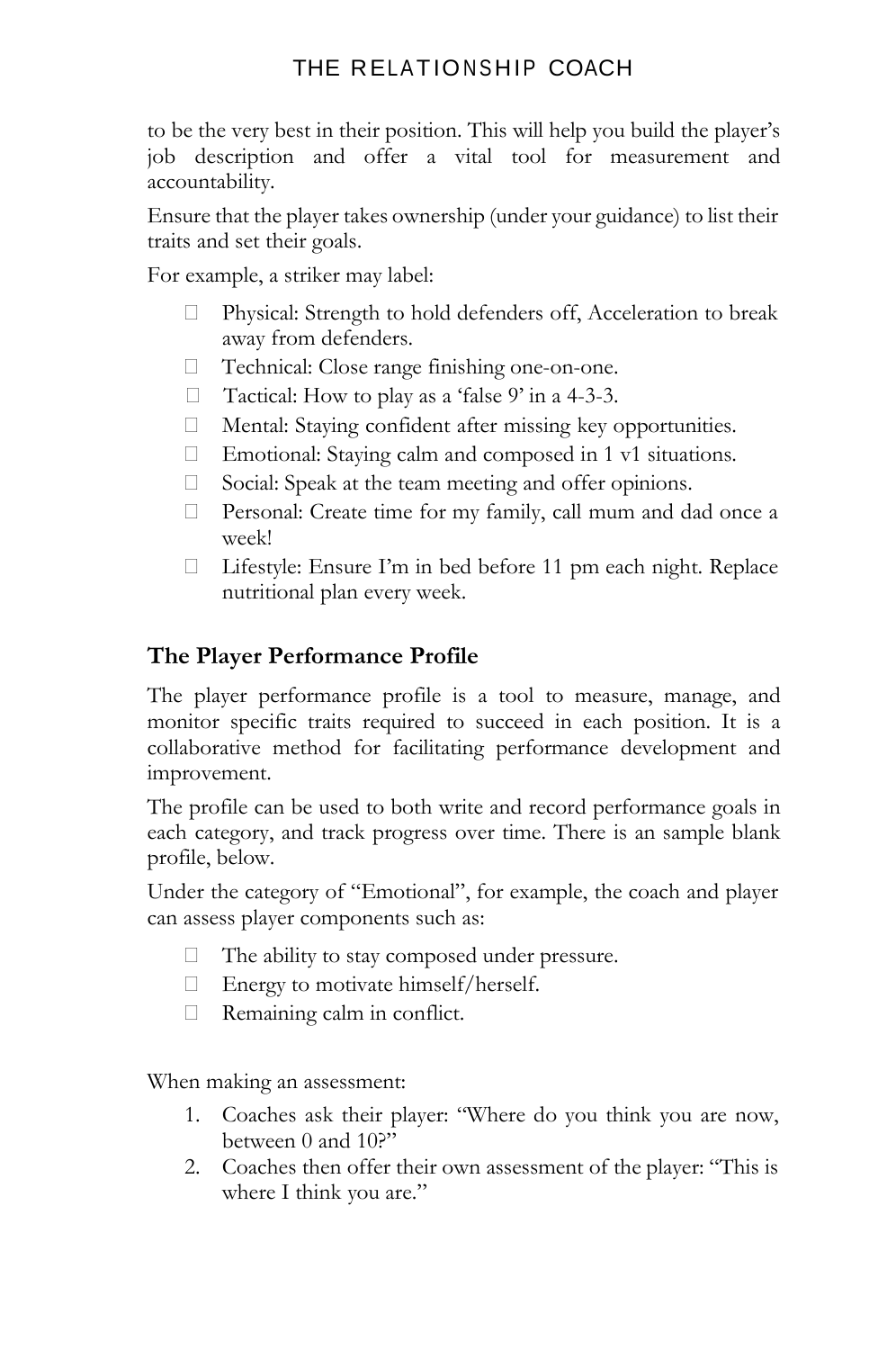- 3. Both parties examine the differences between scores/viewpoints.
- 4. Both parties try to work out why there are differences in perceptions.
- 5. The coach and player then calculate a score, and work out what can be done to improve the score, for this player, in this situation.

The current score – between  $0$  and  $10 - i$ s then marked on the profile wheel  $(0 = low\,\text{grade}, 10 = high\,\text{grade}, 10 \,\text{is the outermost ring}).$ 



#### **Understand the Barriers**

When you understand the things that can get in the way of a player achieving their goals, you can effectively help to remove them. For example, travel to training in the evening may be a problem due to lack of transport options. Providing transport removes the anxiety associated with the problem and creates more time to focus on the goal of constant improvement.